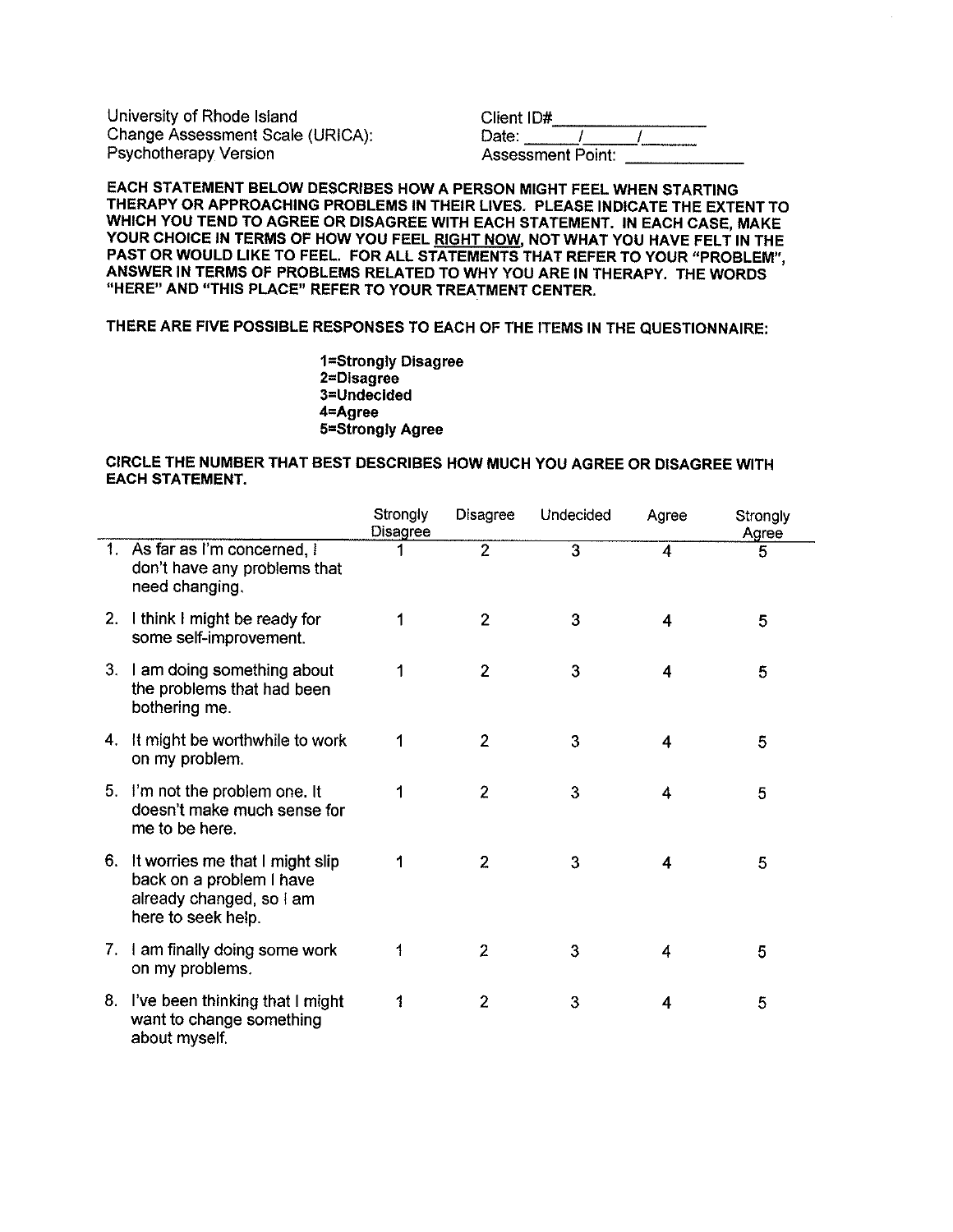|    |                                                                                                                                                    | Strongly<br><b>Disagree</b> | <b>Disagree</b> | Undecided      | Agree | Strongly<br>Agree |  |
|----|----------------------------------------------------------------------------------------------------------------------------------------------------|-----------------------------|-----------------|----------------|-------|-------------------|--|
| 9. | I have been successful in<br>working on my problem but I'm<br>not sure I can keep up the effort<br>on my own.                                      |                             | $\overline{2}$  | $\overline{3}$ | 4     | 5                 |  |
|    | 10. At times my problem is difficult,<br>but I'm working on it.                                                                                    | 1                           | $\overline{2}$  | 3              | 4     | 5                 |  |
|    | 11. Trying to change is pretty much<br>a waste of time for me because<br>the problem doesn't have to do<br>with me.                                | 1                           | $\overline{2}$  | 3              | 4     | 5                 |  |
|    | 12. I'm hoping this place will help<br>me to better understand myself.                                                                             | 1                           | $\mathbf{2}$    | 3              | 4     | 5                 |  |
|    | 13. I guess I have faults, but there's<br>nothing that I really need to<br>change.                                                                 | 1                           | $\overline{2}$  | 3              | 4     | 5                 |  |
|    | 14. I am really working hard to<br>change.                                                                                                         | 1                           | $\overline{2}$  | 3              | 4     | 5                 |  |
|    | 15. I have a problem and I really<br>think I should work on it.                                                                                    | 1                           | $\overline{2}$  | 3              | 4     | 5                 |  |
|    | 16. I'm not following though with<br>what I had already changed as<br>well as I had hoped, and I'm<br>here to prevent a relapse of the<br>problem. | 1                           | $\overline{2}$  | 3              | 4     | 5                 |  |
|    | 17. Even though I'm not always<br>successful in changing. I am at<br>least working on my problem.                                                  | 1                           | $\overline{2}$  | 3              | 4     | 5                 |  |
|    | 18. I thought once I had resolved<br>the problem I would be free of it,<br>but sometimes I still find myself<br>struggling with it.                | 1                           | $\overline{2}$  | 3              | 4     | 5                 |  |
|    | 19. I wish I had more ideas on how<br>to solve my problem.                                                                                         | 1                           | $\overline{2}$  | 3              | 4     | 5                 |  |
|    | 20. I have started working on my<br>problems but I would like help.                                                                                | 1                           | $\overline{2}$  | 3              | 4     | 5                 |  |
|    | 21. Maybe this place will be able to<br>help me.                                                                                                   | 1                           | $\mathbf{2}$    | 3              | 4     | 5                 |  |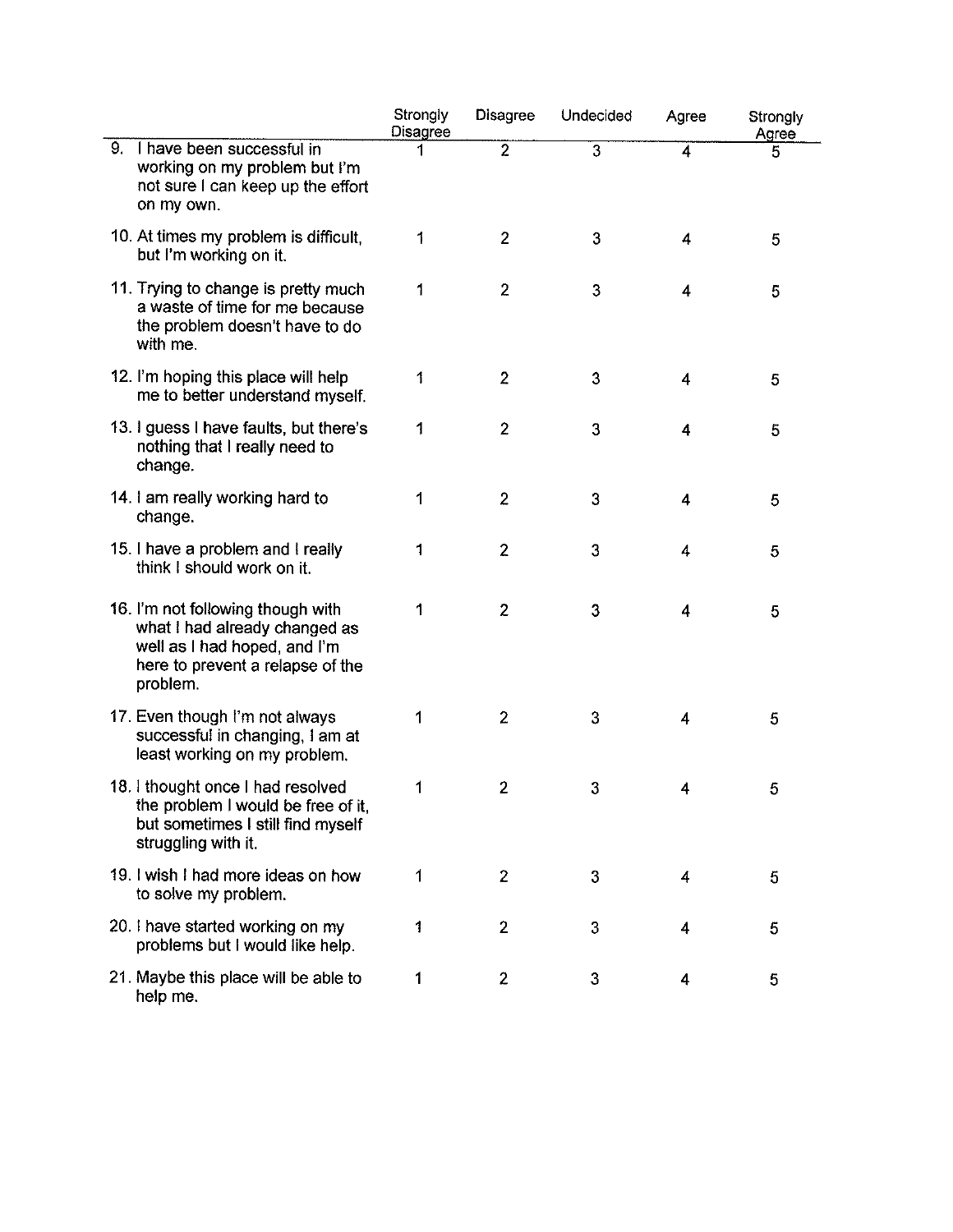|                                                                                                                  | Strongly<br>Disagree | <b>Disagree</b> | Undecided      | Agree                   | Strongly<br>Agree |
|------------------------------------------------------------------------------------------------------------------|----------------------|-----------------|----------------|-------------------------|-------------------|
| 22. I may need a boost right now to<br>help me maintain the changes<br>I've already made.                        | 1                    | $\overline{2}$  | $\overline{3}$ | $\overline{4}$          | 5.                |
| 23. I may be part of the problem,<br>but I don't really think I am.                                              | 1                    | $\overline{2}$  | 3              | $\overline{\mathbf{r}}$ | 5                 |
| 24. I hope that someone here will<br>have some good advice for me.                                               | 1                    | $\overline{2}$  | $\mathfrak{Z}$ | $\overline{\mathbf{4}}$ | 5                 |
| 25. Anyone can talk about<br>changing; I'm actually doing<br>something about it.                                 | 1                    | $\overline{2}$  | $\mathfrak{Z}$ | 4                       | 5                 |
| 26. All this talk about psychology is<br>boring. Why can't people just<br>forget about their problems?           | 1                    | $\overline{2}$  | 3              | 4                       | 5                 |
| 27. I'm here to prevent myself from<br>having a relapse of my<br>problem.                                        | 1                    | $\overline{2}$  | $\overline{3}$ | $\overline{\mathbf{4}}$ | 5                 |
| 28. It is frustrating, but I feel I might<br>be having a recurrence of a<br>problem I thought I had<br>resolved. | 1                    | $\overline{2}$  | 3              | 4                       | 5                 |
| 29. I have worries but so does the<br>next person. Why spend time<br>thinking about them?                        | 1                    | $\overline{2}$  | 3              | 4                       | 5                 |
| 30. I am actively working on my<br>problem.                                                                      | 1                    | $\overline{2}$  | 3              | 4                       | 5                 |
| 31. I would rather cope with my<br>faults than try to change them.                                               | 1                    | $\overline{2}$  | 3              | 4                       | 5                 |
| 32. After all I had done to try and<br>change my problem, every now<br>and then it comes back to haunt<br>me.    | 1                    | $\overline{2}$  | 3              | 4                       | 5                 |

 $\Delta \phi$